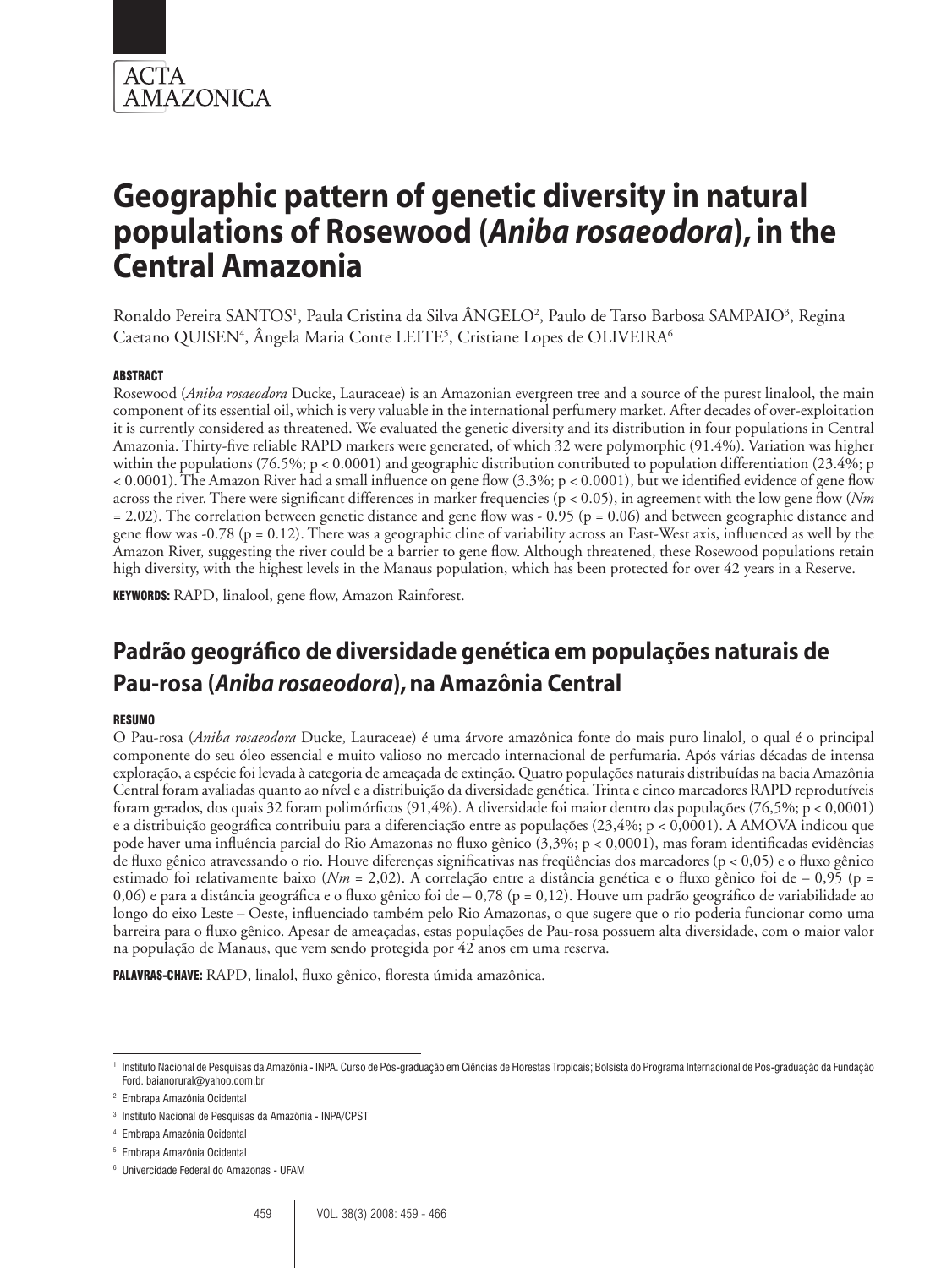

## **Introduction**

Rosewood (*Aniba rosaeodora* Ducke, Lauraceae) is an evergreen perennial tree species occurring predominantly in non-flooded areas and can reach 30 meters in height (Ducke, 1938; Kubitzki & Renner, 1982). It has a wide geographic range, being found across the Amazon basin in the Brazilian states of Acre, Amapá, Amazonas, Pará, Roraima, and in the Amazonian portions of Guyana, Venezuela, Peru and Colombia (Ducke, 1938; SUDAM, 1972**).** The highest density population is found in the Central Amazon predominantly in the state of Amazonas (Leite *et al.,* 1999; May & Barata, 2004), usually less than 2 trees/ha (Loureiro *et al.,* 1979).

To date no consistent data is available regarding Rosewood's mating system and reproductive ecology. The species appears to have an allogamous mating system, which is common in other Lauraceae species (Gibson & Wheelwright, 1995; 1996; Moraes & Monteiro, 2002). It is insect pollinated, with Meliponinae bees apparently most important (Kubitzki & Kurz, 1984) and, possibly, small Thysanoptera insects (Spironello *et al.,* 2003; W. R. Spironello, personal communication). Seeds are dispersed by animals, principally by birds, such as Toucans, and secondarily by small rodents (Spironello *et al.,* 2003).

The Brazilian Institute of the Environment and Renewable Natural Resources included Rosewood in the list of threatened species (IBAMA, 1992) because it is considered an overexploited species being driven towards economic extinction. This is due to excessive logging during the past half-century, with the aim of extracting its essential oil from its wood. This essential oil is rich in linalool, a very valuable and expense product. Rosewood essential oil is used in the top products of the perfume industry and has no better natural or artificial substitute (May & Barata, 2004; Santos *et al.,* 2004). As a result, Rosewood is considered a high priority for collection and *in situ* conservation in Brazil (Vieira, 1999). Although there is considerable evidence about loss of variability in other threatened species or those that have suffered heavy exploitation (Frankham, 1995; Matocq & Villablanca, 2001; Avise, 2004; Baucon *et al.,* 2005), for Rosewood no data is available.

An understanding of the amount and distribution of genetic diversity within and between natural populations, and genetic divergence among populations, is important for defining forest management and conservation strategies in order to sustainably use forest resources (Lindenmayer *et al.,*  2000; Finkeldey & Ziehe, 2004; Baucon *et al.,* 2005). Over the last decade, analyses of genetic diversity and implications for conservation strategies have employed a large range of molecular markers, such as RFLP, AFLP, RAPD and microsatellites (Haig, 1998; Petit *et al.,* 1998; Avise, 2004). Although somewhat problematic, RAPD markers can be important tools when appropriate care is taken to evaluate marker consistency and to analyze the data with recognition of their limitations (Lynch & Milligan, 1994; Perez *et al.,*  1998).

This study focused on natural populations of Rosewood in Central Amazonia, especially in eastern Amazonas state, where Rosewood is more abundant. RAPD markers were used: (i) to define the levels of genetic diversity within and between remaining trees sampled in four regions of natural Rosewood occurrence;(ii) to analyze genetic diversity as a function of geographic distribution, and (iii) to contrast diversity indexes estimated for three intensively harvested populations versus a fourth that was protected in a forest reserve for the last 42 years.

## **Material and methods**

#### PLANT MATERIAL

Fresh leaf tissue was sampled from adult plants in traditional communities close to urban areas in the municipalities of Maués (3° 22' S, 57° 43' W), Parintins (2° 37' S, 56° 44' W), Silves (2° 52'S, 58° 12' W) and Manaus (2° 37' S, 60° 11'W), Amazonas state, Brazil. The distance from one population to another (plants from each municipality were considered as a population) varies from 87 to 370 km (Figure 1). Rosewood occurs at low density in natural forest (less than 2 trees/ha, Loureiro *et al.,* 1979) and is found in many parts of the Amazon Basin; RADAMBRASIL identified 25 points across the basin even though it was not a priority species and may be unreliable (Sylvain Desmoulière, INPA, personal communication, 2008). Our four localities have reasonable information on adult tree occurrence and conservation status based on research and surveys by INPA, UFRA, EMBRAPA and personal observations (Leite *et al.,* 1999; Ohashi, 1999), especially because Rosewood distillation is concentrated today in Maués, Parintins and Manaus (May & Barata, 2004). In Silves there is no distillery but Rosewood is concentrated in an area 10 km from urban center, which has been declared a Forest Reserve by Associação Vida Verde (AVIVE). Only in Manaus, at Adolphe Ducke Forest Reserve, we can find survey of adult tree density (between 3 and 4 adult trees per hectare; Alencar & Fernandes, 1978).

When dominant markers are used sample sizes should be as large as possible (Lynch & Milligan, 1994; Nei, 1987), but it is hard to find Rosewood in the natural forest available. In the Adolpho Ducke Forest Reserve, Manaus, Rosewood has been extensively surveyed (3 – 4 tree/ha as found by Alencar & Fernandes, 1978), since have been protected for the last 42 years permitting larger sample sizes. In this case, 37 trees were sampled, but only 24 trees from each of the other populations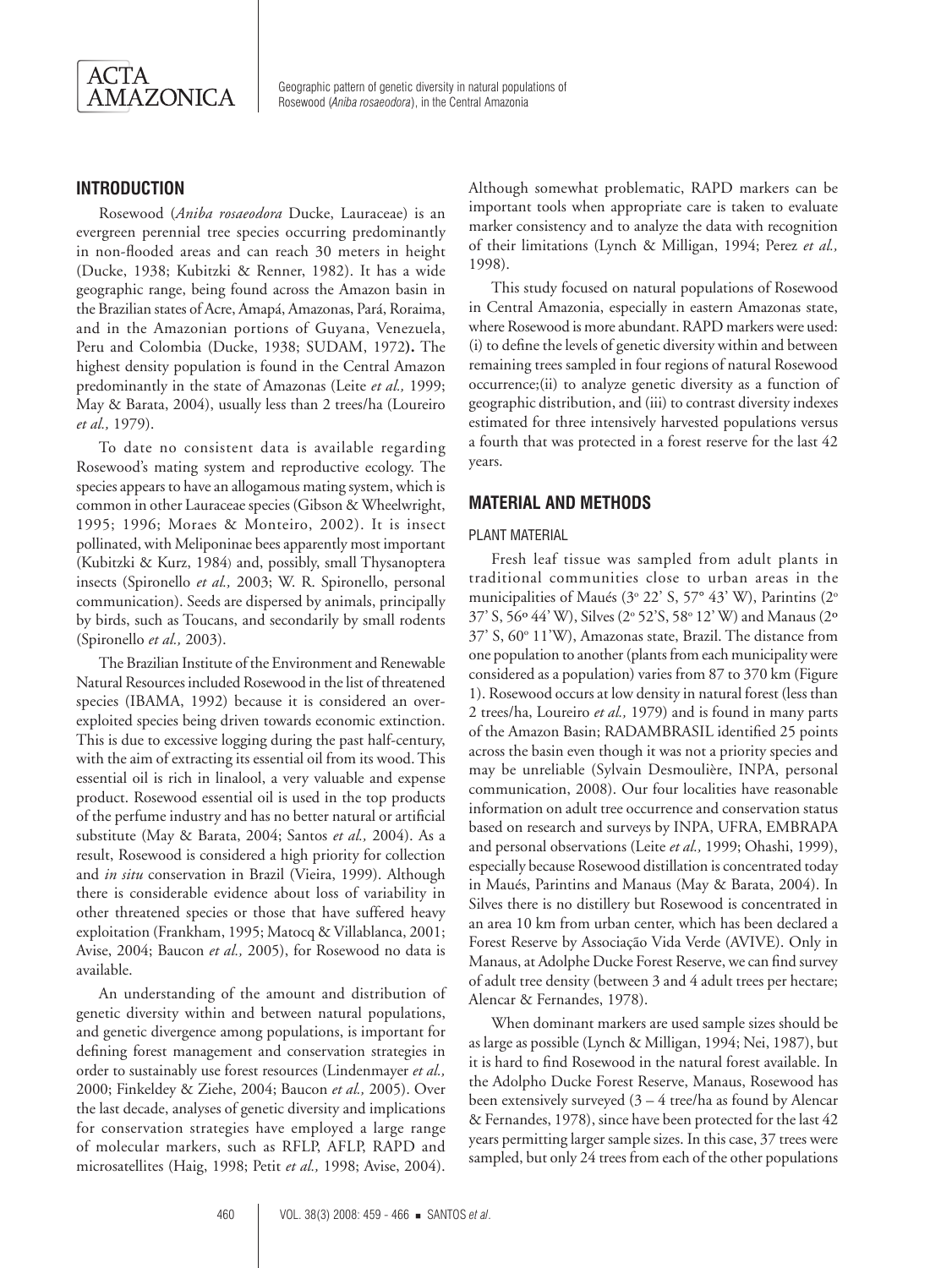



Figure 1 - Geographic location of the cities that were used as reference to sample Rosewood trees in the Amazon River Basin, Amazonas state, Brazil: A -Manaus (Adolpho Ducke Forest Reserve); B – Silves; C – Maués; e D – Parintins. Source: GISLAB – INPA (Landsat TM).

– with difficulty. Leaves were conditioned in plastic flasks with silica gel and stored at  $-20$  °C in the Plant Biotechnology Laboratory, Embrapa Amazônia Ocidental, Manaus.

#### DNA extraction, RAPD reactions and band visualization

The DNA was extracted from young leaf tissue following Edwards *et al.* (1991) and quantified by spectrophotometry (GeneQuant pro RNA/DNA Calculator). The PCR reactions included 30 ng of DNA, 2.50 U of *Taq* DNA polymerase, 3.0 mM of  $MgCl<sub>2</sub>$ , 500 nM of primer, 100 µM of each dNTP and 0.1% BSA for a final volume of 25 µL, and were optimized for Rosewood by Santos *et al.* (2007). PCR was carried out in a Perkin Elmer Gene Amp PCR System 2400 thermal cycler, programmed for one cycle of 1 minute at 90°C followed by 35 cycles of 1 min at 92°C, 2 min at 30°C and 1 minute at 72°C, with an annealing temperature of 35°C and a final cycle of 5 min at 72°C and 4°C until processing. Twenty-one primers were screened and four were used (5'-AAGTCCGCTC-3'; 5'-AAGACCCCTG-3'; 5'-GGCACGCGTT-3' and 3'-AATCGGGCTG-5'). Electrophoresis was run for 3 hours in TBE 1 X buffer, 1.5 % agarose gels stained with ethidium bromide (0.5 mg/ml) limited to 5 V/cm. RAPD patterns were visualized under UV light and captured with a Kodak Digital Zoom Camera photo-documentation system and accessory software (Kodak Digital Science DC120 Kit Gel Documentation Accessory Kit and 1D Image Analysis Software). Only reliable markers with reproducibility index above 80% were included in the analysis (Santos *et al.,* 2007).

#### GENETIC AND STATISTIC ANALYSIS

In order to minimize the recognized limitations of the RAPD methodology, especially with respect to transforming gel fragment frequencies into allele frequencies, we assumed each locus can be treated as a two-allele system, with only one of the alleles per locus being amplifiable by the PCR. Hence, these frequencies were calculated considering the

correction for dominance and that RAPD fragments from different loci do not comigrate to the same place on a gel (Lynch & Milligan, 1994). Also, due to this limitation of RAPD markers, all parameters analyzed (e.g., gene flow, variability and genetic distance) will consider that RAPD fragments are simply DNA loci. The geographic distances were estimated using maps and scaled images from Landsat TM available at the GISLAB (Laboratory of Geographic Information Systems at the National Institute for Amazonian Research, INPA). The percentage of polymorphism for each population and the estimates of gene flow were obtained following Slatkin & Barton (1989) using POPGENE 1.32 (Yeh et al., 1999). Fisher's Exact test (Raymond & Rousset, 1995) was used to detect disequilibria in the band frequencies among populations, using TFPGA software (Miller, 1997) and selecting the corrections options for RAPD bands (Lynch & Milligan 1994). The distribution of genetic diversity within and among populations was tested by Analysis of Molecular Variance (AMOVA) using Arlequim 2.0 (Schneider et al., 2000), which is appropriate for RAPD diversity analyses (Excoffier et al., 1992; Huff et al., 1993; Stewart & Excoffier, 1996; Lacerda et al., 2001). Nei's diversity index (Nei, 1973) was calculated in POPGENE, and correlated to the number of trees (Pearson´s correlation, p < 0.005) in order to verify any bias caused by number of trees sampled from different populations (37 in Manaus and 24 in the other populations).

We used AMOVA to estimate the river's affect on gene flow. Two groups of populations separed by Amazon river were compared: the southern group, composed of the Maués and Parintins populations, and the northern group, composed of the Manaus and Silves populations (see Figure 1). The significance level for the variance components was calculated by conducting 1000 permutations. Nei's genetic distance (Nei, 1978) between populations was calculated and an UPGMA dendrogram was generated using TFPGA. The similarity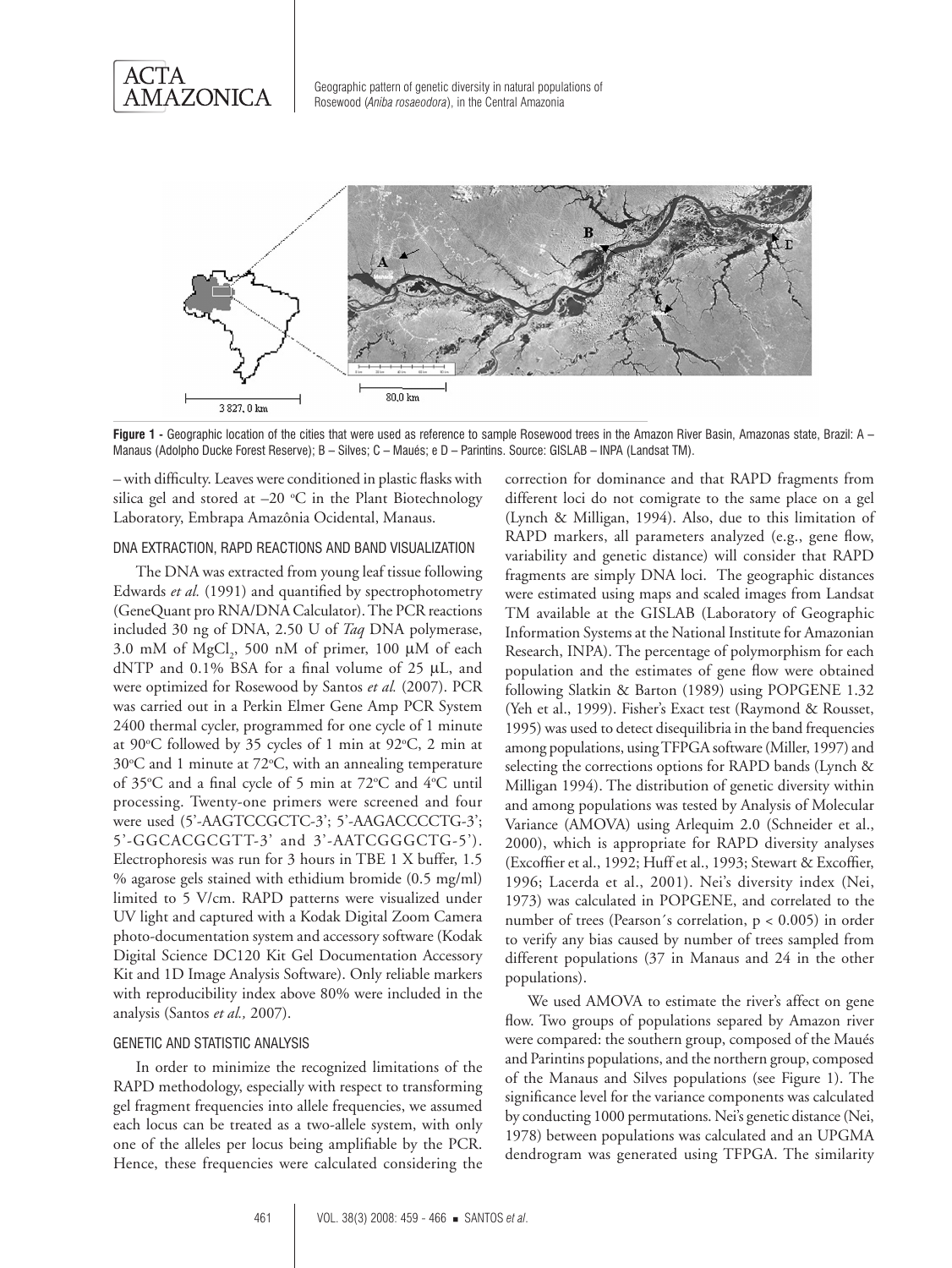

matrix obtained from NTSYS – v. 1.60 (Rohlf, 1990) was used as the basis for Principal Components Analysis (PCA) of the spatial distribution of genetic diversity. In order to enhance the PCA figure and to facilitate the discrimination of all samples from each population, we used Word's draw tools to add population specific symbols. Matrix correlations for geographic distance, genetic distance (Nei, 1978) and gene flow were calculated by Mantel's test (Mantel, 1967), using TFPGA with 1000 permutations.

## **Results**

A total of 51 RAPD markers were scored, of which 35 were used cause they presented better reproducibility, above 80% (Santos *et al.,* 2007). Thirty-two of these bands were polymorphic (91.4%). The amplified fragments ranged from 450 to 2000 bp.

The percentage of polymorphism was as follows: Manaus 83.0%; Silves 76.5%; Maués 79.2%; and Parintins 75.0%. The Analysis of Molecular Variance (AMOVA; Table 1) showed that 76.6% of the genetic diversity was found within populations and 23.4% among populations ( $p < 0.001$ ), and these estimates were not biased by the number of trees sampled (Figure 2). When the populations from the north (Manaus and Silves) and from the south (Maués and Parintins) of the Amazon River were grouped and compared, differences among populations were lower (21.0%), as was the diversity within populations (75.7%). Differences between the southern and the northern group explained the rest of the variation (3.3%; p < 0.001; Table 1).

Fisher's exact test indicated the existence of disequilibria for marker frequencies in all the comparisons among populations ( $p < 0.05$ ). One marker (650 kb; primer 3'-AATCGGGCTG-5') occurred exclusively in plants from Maués and Parintins (Figure 3), and another only in plants from Manaus (figure not shown).



**Figure 2 -** Number of sampled trees plotted against the Nei's (1973) diversity index (x 10) for each Rosewood (*Aniba rosaeodora* Ducke) population sampled in Amazonas state Brazil.

The three Rosewood populations from the lower Amazon River (Silves, Maués and Parintins) clustered together and diverged from Manaus (Figure 4), in close agreement with their geographic distance and gene flows (Table 2). The Principal Components Analysis (Figure 5) illustrated appropriately the same relationships, with the advantage of allowing the observation of the dispersion of individual trees within and among populations. In addition, the overlapping of populations in the southern group (Maués e Parintins) is clearer in this two-dimensional representation. Two trees of the Silves populations clustered with Maués and Parintins, illustrating some South to North gene flow.

Mantel's test showed a moderate and positive correlation between the matrices of genetic (Nei, 1978) and geographic distance  $(r = 0.74; p = 0.19)$ , and a negative correlation between the geographic distance and gene flow (*Nm*) (r = -  $0.78$ ;  $p = 0.12$ ). As expected, a high and negative value was found  $(r = -0.95; p = 0.06)$  between genetic distance and gene flow (Table 2).

## **Discussion**

The sample size in any population genetic study should be as large as possible for reliable statistical analysis. However, it is not easy to find Rosewood trees in the forest, as they are rare, especially after harvesting. There is no significant relationship between sample size and variability in these Rosewood populations (Figure 2), suggesting that 109 trees from four populations is sufficient sample. Sampling error can be reduced further by using a large and reliable set of loci (Nei, 1987). Considering the procedures used to evaluate marker consistency and reproducibility (Lynch & Milligan, 1994; Perez *et al*., 1998; Santos *et al.,* 2007), the 32 RAPD loci are sufficient for the current study.

## Distribution of the genetic diversity in Rosewood **POPULATIONS**

Similar to most tropical tree species with outcrossing mating systems (Bawa, 1992), within population genetic diversity is greater in Rosewood than among population

**Table 1** - AMOVA showing the distribution of diversity within and among four populations and two groups of populations for Rosewood *(Aniba rosaeodora)*.

| Source of variation               | % variation | $\mathsf{D}^*$ |
|-----------------------------------|-------------|----------------|
| Between populations               | 23.4        | < 00001        |
| Within populations                | 76.6        | < 00001        |
| Total                             | 100.0       |                |
| Between groups                    | 3.3         | < 00001        |
| Between populations within groups | 21.0        | < 00001        |
| Within populations                | 75.7        | < 00001        |
| Total                             | 100.0       |                |

Note: \* Significance of the tests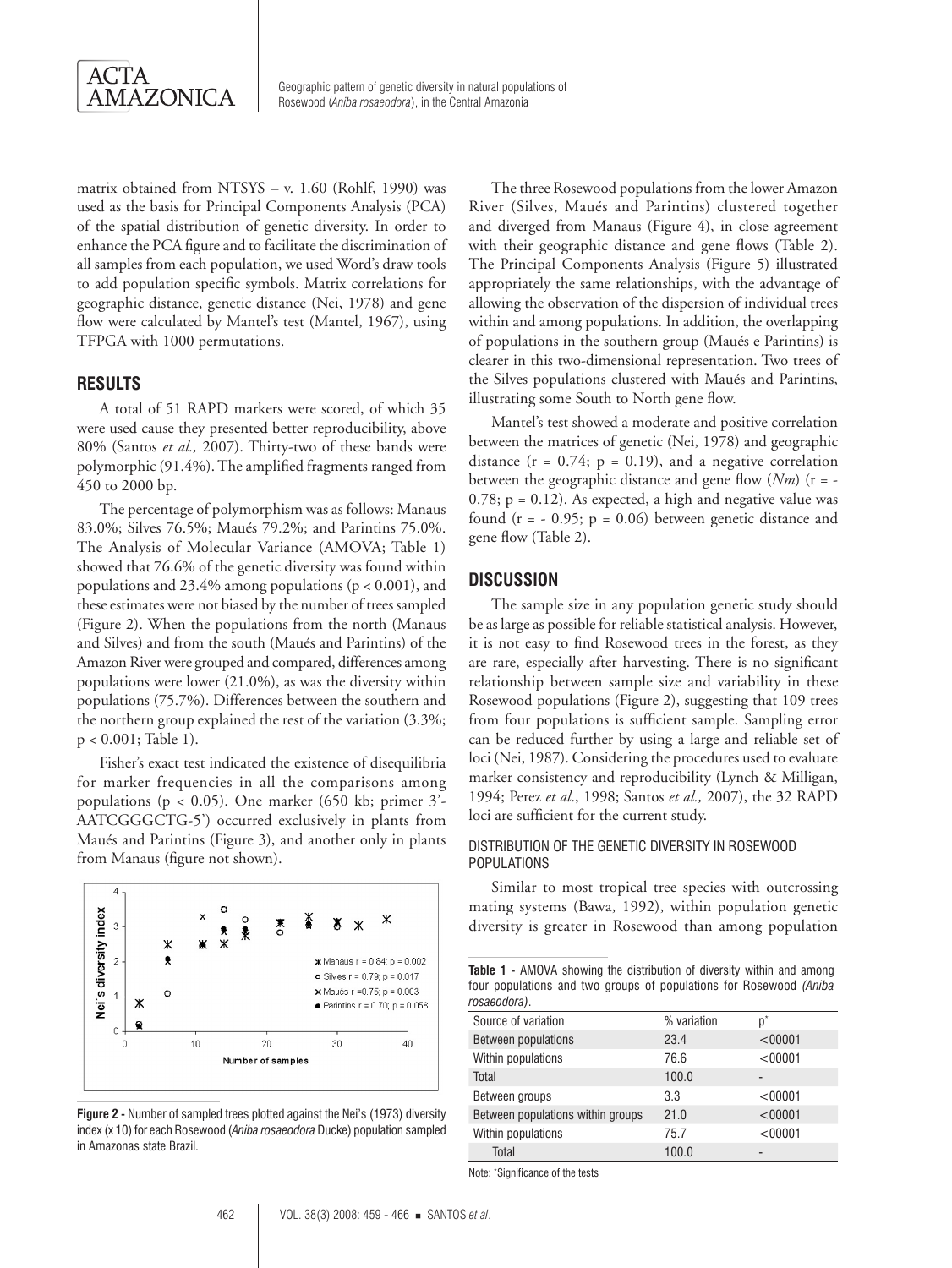



**Figure 3 -** RAPD patterns generated with primer (3'-AATCGGGCTG-5') in four locations of Amazonas state, Brazil. The 650 pb fragment was found exclusively in trees from Maués and Parintins, both located south of the Amazon River. M= 1 kb Ladder (Gibco).

**Table 2 -** Matrix of geographic distance (GD in km) and gene flow (*Nm*) among populations of Rosewood (*Aniba rosaeodora*).

|               | <b>Manaus</b> |     | <b>Silves</b> |     | Maués |     |
|---------------|---------------|-----|---------------|-----|-------|-----|
|               | GD            | Nm  | GD            | Nm  | GD    | Nm  |
| <b>Silves</b> | 200           | 2.5 |               |     |       |     |
| Maués         | 264           | 2.7 | 87            | 3.3 |       |     |
| Parintins     | 370           | 2.4 | 170           | 3.9 | 135   | 4.4 |

diversity. This pattern has been reported also in previous studies using RAPDs in tropical tree species (Cardoso *et al*., 1998; Pither *et al*., 2003).

High variability in the tropical species of the Lauraceae family has been associated with its dioeciousness, protogyny, insect pollination and animal-mediated seed dispersal (Gibson & Wheelwright, 1995; 1996; Moraes & Monteiro, 2002), although low RAPD variability was recently reported in an endangered woody non-tropical Lauraceae species (Zhong-Sheng *et al.,* 2005).

Similar to the situation in most Amazonian tree species, few studies have focused on Rosewood´s reproductive biology (Kubitzki & Kurtz, 1984; Spironello *et al.,* 2004) and there is still no consensus on its mating system. Hence, it is difficult to clearly explain the high variability found in this study. Nonetheless, Rosewood's variability is similar to that of other Lauraceae tree species, so the high variability was not unexpected.

Nevertheless, low genetic diversity is likely in threatened species or those that suffered intense and predatory exploitation historically (Frankham 1995; Matocq & Villablanca, 2001; Baucon *et al*., 2005). Paradoxically, in tropical species that have suffered intense exploitation [as well as non-tropical ones reviewed by Avise (2004)], recent studies using molecular tools have shown high diversity values, e.g., *Dinizia excelsa* (Fabaceae; Dick *et al*., 2003) and Mahogany (*Swietenia macrophylla* King, Meliaceae; Lemes *et al*., 2003). The harvester's preference for individuals with



**Figure 4 -** Dendrogram based on Nei's (1978) genetic distance and UPGMA of four Rosewood (*Aniba rosaeodora* Ducke) populations. The values over the nodes represent the percentage of loci that supported the analysis.

greater diameter at breast height results in the removal of only a part of a population's diversity, and the rest remains in the earlier stages (seedlings and juveniles). In fact, Santos (2004) demonstrated a slight but significantly higher polymorphism in seedlings of Rosewood in comparison to the adult stage in the Adolpho Ducke Forest Reserve (Manaus population), supporting such a hypothesis (but see Sezen *et al*., 2005). Moreover, high outcrossing rates (expected in Rosewood) and large effective population sizes have been invoked as factors that would maintain the genetic diversity and structure of the population even under silvicultural management (Robledo-Anuncio *et al*., 2004).

We identified the highest polymorphism (83%) in the Manaus population and it is also more dispersed in the PCA (Figure 5). This variability may result from the long-term protection of the Reserve, and further detailed comparison of molecular diversity should be undertaken in harvested and non-harvested areas to confirm this hypothesis. On the other hand, in Parintins, the least diverse population, genetic



**Figure 5 -** Principal Component Analysis based on genetic similarity among individuals in four Rosewood (*Aniba rosaeodora* Ducke) populations: Manaus (Adolpho Ducke Forest Reserve) ( $\bullet$ ); Silves (+); Maués ( $\sigma$ ); and Parintins (Δ). The PC1 axis explained 25.6% and PC2 axis explained 10.1% of the total genetic diversity.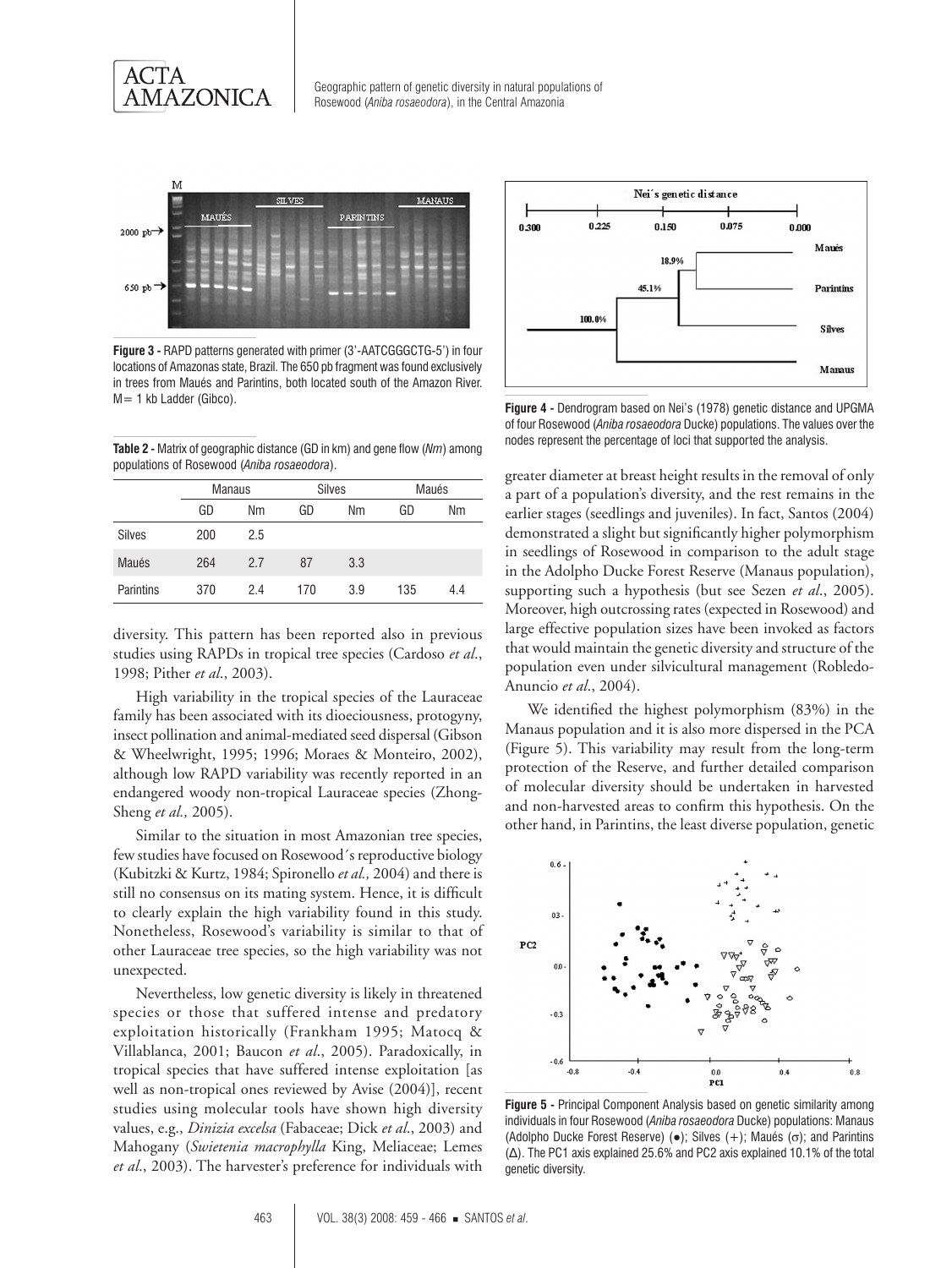

erosion may have occurred as a result of over-exploitation. However, these hypotheses require further study, since there is no statistical evidence of differences among these populations' diversity.

#### Differentiation and geographic distribution pattern

The high divergence among populations detected by AMOVA corroborates Figures 5 and 4, and shows a clear geographic patterning of Rosewood populations. Note that the Maués and Parintins populations are located on the same side of the Amazon River (Figure 1), and grouped together in the dendrogram (Figure 4) as well as being mixed together in the PCA (Figure 5). This pattern suggests high gene flow between these populations, also supported by sharing a unique RAPD band (Figure 3). High rates of seed and pollen movement across long distances are common in tropical tree populations (Campbell & Peart, 2001; Burczyk *et al*., 2004). In fact, Rosewood's reproductive ecology tends towards high seed movement (Spironello *et al*., 2003; Spironello *et al*., 2004).

The gene flow estimated among the Manaus population and the others has a similar level of magnitude, certainly because the Manaus population is slightly less genetically distant from the population in Silves than it is from the populations in the southern group (Maués and Parintins, Table 2). This partially explains the divergence observed in the dendrogram and the PCA, since increasing geographic distance implies decreased gene flow and increased genetic distance (Gregorius, 1987; Bossart & Prowell, 1998). In fact, Mantel's test result shows a moderate correlation ( $r = 0.74$ ; p = 0.19) between geographic and genetic distance, supporting the hypothesis of isolation by distance, as reported in other tropical tree studies using both RAPD and co-dominant molecular markers (Collevatti *et al*., 2001; Degen *et al*., 2001).

Note that Maués is geographically closer to Silves than it is to Parintins (GD in Table 2), but the estimate for the gene flow between Maués and Parintins was higher than it was between Maués and Silves. The observed divergence between the populations of Maués and Silves could be explained by the existence of a barrier to gene flow. We suggest that this barrier is the Amazon River. Initial results on seed movement in Rosewood showed that Toucans are very effective removing agents (Spironello *et al*., 2003; Spironello *et al*., 2004), but so far no concise information about both their flight capacity in tropical forest conditions and seed dispersal are available, and we do not know whether these birds could cross the Amazon River as easily as they move among trees in the forest canopy.

On the other hand, note that two Silves trees group with the Maués-Parintins cluster, suggesting South to North seed dispersal (Figure 5). As reported in other studies of tropical

tree species, gene flow can occur among adult trees separated by hundreds of kilometers or by forest fragmentation (Dick *et al*., 2003; Burczyk *et al*., 2004). Hence, all these apparent correlations between genetic and seed and fruit ecology in Rosewood are good clues but are not conclusive.

#### Recommendations for conservation planning

Leite *et al*. (1999) recommended further studies on diversity and ecology in the Rosewood population of the Adolpho Ducke Forest Reserve, given its known history and protected status. Since that Reserve's populations seem to be maintaining their natural diversity, we suggest that that Reserve's features should be taken into account when planning new reserves.

Given the amount and patterning of diversity among the populations studied here, we suggest that: (1) sampling for breeding or conservation should include as many localities as possible in order to capture a good number of rare alleles, which are normally found by sampling more populations (Brown & Marshall, 1995); (2) as many of these areas as possible need to be conserved to guarantee future maintenance of genetic diversity; (3) both harvested and non-harvested populations in other areas of the Amazon forest should be studied with more accurate molecular tools, such as microsatellite markers; and (4) to better understand gene flow among proximate and distant populations, ecological studies on seed dispersal distances and seed removal in natural sites, integrated with molecular studies and mating system analysis, are necessary to enhance knowledge of Rosewood population biology.

## **LITERATURE CITED**

- Alencar, J.; Fernandes, N.P. 1978. Desenvolvimento de árvores nativas em ensaios de espécies. 1. Pau – rosa (*Aniba duckei* Kostermans). *Acta Amazônica,* 8 (4): 523 – 541.
- Avise, J.C. 2004. *Molecular markers, natural history, and evolution.* Sinauer Associates, Inc. Publishers, 2nd, Sunderland, MA. 541pp.
- Baucon, R.S.; Estill, J.C.;Cruzan, M.B. 2005. The effect of deforestation on the genetic diversity and structure in *Acer saccharum* (Marsh): Evidence for the loss and restructuring of genetic variation in a natural system. *Conserv. Genetics,* 6: 39-50.
- Bawa, K.S. 1992. Mating system, genetic differentiation, speciation in tropical rain forest plants. *Biotropica,* 24: 250-255.
- Bossart, J.L.; Prowell, D.P. 1998. Genetic estimates of population structure and gene flow: limitations, lessons, and new directions. *Trends Ecol. Evol.,* 13: 202–206.
- Brown, A.H.D.; Marshall, D.R. 1995. A basic sampling strategy: theory and practice. *In:* Guarino, L.; Rao, V.R.; Reid, R. (Eds). *Collecting plant genetic diversity – Technical guidelines.*CAB International, Wallingford, Australia. p. 75-91.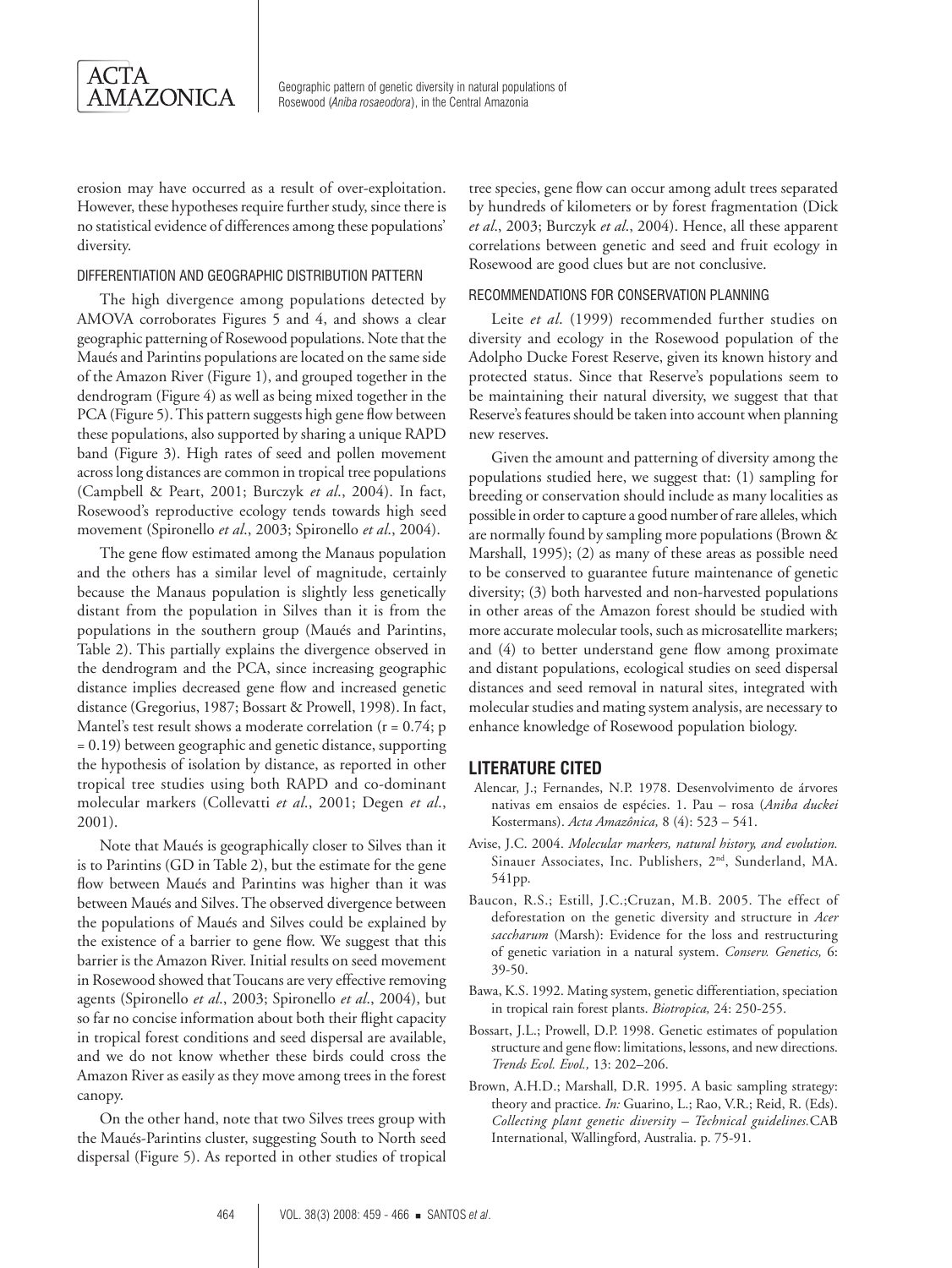

- Burczyk, J.; Difazio, S.P.; Adams, W.T. 2004. Gene flow in forest trees: how far do genes really travel? *For. Genetics,* 11: 1-14.
- Campbell, O.W.; Peart. D.R. 2001. High seed dispersal rates in faunally intact tropical rain forest: theoretical and conservation implications. *Ecological Letters,* 4: 491–499.
- Cardoso, M.A.; Provan, J.; Powell, W.; Ferreira, P.C.G.; Oliveira, D.E. 1998. High genetic differentiation among remnant populations of the endangered *Caesalpinia echinata* Lam (Leguminosae Caesalpinioideae). *Mol. Ecol.*, 7: 601-608.
- Collevatti, R.G.; Grattapaglia, D.; Hay, J.D. 2001. Population genetic structure of the endangered tropical tree species Caryocar brasiliense, based on variability at microsatellite loci. *Mol. Ecol.*, 10: 349-356.
- Degen, B.; Henri, C.; Bandou, E.; Maggia, L.; Chevallier, M.H.; Leveau, A.; Kremer,A. 2001. Fine-scale spatial genetic structure of eight tropical tree species as analyzed by RAPDs. *Heredity,*  87(4): 497- 507.
- Dick, C.W.; Etchelecu, G.; Austerlitz, F. 2003. Pollen dispersal of tropical trees (*Dinizia excelsa*: Fabaceae) by native insects and African honeybees in pristine and fragmented Amazonian rainforest. *Mol. Ecol.,* 12: 753-764.
- Ducke, A. 1938. Lauráceas aromáticas da Amazônia brasileira. *In: Anais da Reunião Sul-Americana de Botânica,* Jardim Botânico Ed., Rio de Janeiro. p. 55-65.
- Edwards, K.; Johnstone, C.; Thompsons, C. 1991. A simple and rapid method for the preparation of plant genomic DNA for PCR analysis. *Nucleid Acids Res.,* 19(6): 1349.
- Excoffier, L.; Smouse, P.E.; Quattro, J.M. 1992. Analysis of molecular variance inferred from metric distance among DNA haplotypes: application to human mitocondrial restriction data. *Genetics,* 131: 479–491.
- Finkeldey, R.; Ziehe, M. 2004. Genetic implications of silvicultural regimes. *For. Ecol. Manage*., 197: 231-244.
- Frankham, R. 1995. Conservation genetics. *Annu. Rev. Genet.,* 29: 305–327.
- Gibson, J.P; Wheelwright, N.T. 1995. Genetic structure in a population of tropical tree *Ocotea tenera* (Lauraceae): influence of avian seed dispersal. *Oecologia*, 10: 49.54.
- Gibson, J.P.; Wheelwright, N.T. 1996. Mating system dynamics of *Ocotea tenera* (Lauraceae) a gynodioecious tropical tree. *Amer. J. Bot.,* 83: 890-894.
- Gregorius, H.R. 1987. The relationship between the concepts of genetic diversity and differentiation. *Theor. Appl. Genet.,* 74: 397–401.
- Haig, S.M. 1998. Molecular contributions for conservation. *Evolution,* 79: 413–425.
- Huff, D. R.; Peakall, R.; Smouse, P. E. 1993. RAPD variation within and among natural populations of outcrossing buffalograss [Buchloë dactyloides (Nutt.) Engelm.]. *Theor. Appl. Genet.*, 86: 927-934.
- IBAMA. 1992. *Portaria Nº 37*. Diário Oficial da União de 3 de abril de 1992. Brazilia, DF.
- Kubitzki, K.; Renner, S. 1982. Lauraceae I (*Aniba* and *Aiouea*). *Flora Neotropica* 31. New York, New York Botanical Garden 125pp.
- Kubitzki, K.; Kurz, H. 1984. Sincronized dichogamy and dioecy in Neotropical Lauraceae. *Plant Syst. Evol*., 147: 253–266.
- Lacerda, D. R.; Acedo, M. D. P.; Lemos Filho, J. P.; Lovato, M. B. 2001. Genetic diversity and structure of natural populations of *Plathymenia reticulata* (Mimosoideae), a tropical tree from the Brazilian Cerrado. *Mol. Ecol.,* 10: 1143-1152.
- Leite, A.M.C.; Sampaio, P.T.B.; Barbosa, A.P.; Quisen, R.C. 1999*. Diretrizes para o resgate e conservação da variabilidade genética de espécies Amazônicas I – Pau-rosa.* Documento 6, Embrapa Amazônia Ocidental, Manaus, Brazil. 43pp.
- Lemes, M.; Gribel, R.; Proctor, J.; Grattapaglia, D. 2003. Population genetic structure of mahogany (*Swietenia macrophylla* King Meliaceae) across the Brazilian Amazon based on variation at microsatellite loci: implications for conservation. *Mol. Ecol.,*  12: 2875–2883.
- Lindenmayer, D.B.; Margules, C.R.; Botkin, D.B. 2000. Indicators of biodiversity for ecologically sustainable forest management. *Conserv. Biol.,* 14: 941–950.
- Loureiro, A. A.; Silva, M. F.; Alencar, J. C. 1979. *Essências madeireiras da Amazônia.* Vol. 2. INPA-SUFRAMA, Manaus, AM. 245p.
- Lynch, M.; Milligan, B.G. 1994. Analysis of population genetic structure with RAPDS markers. *Mol. Ecol*., 3: 91–99.
- Mantel, N. 1967. The detection of disease clustering and generalized regression approach. *Cancer Res.,* 27: 209–220.
- Matocq, M.D.; Villablanca, F.X. 2001. Low genetic diversity in an endangered species: recent or historic pattern? *Biol. Conserv.,*  98: 61–68.
- May, P.H.; Barata, L.E.S. 2004. Rosewood exploitation in the Brazilian Amazon: options for sustainable production. *Econ. Bot.,* 58: 257-265.
- Miller, M.P. 1997. *Tools for Population Genetic Analysis (TFPGA).* version 13. Northern Arizona University, Flagstaff Arizona.
- Moraes, P.L.R.; Monteiro, R. 2002. Taxas de cruzamento em uma população natural de *Cryptocarya moschata* Nees (Lauraceae). *Biota Neotropica,* 2 (2) (www.biotaneotropicaorgbr/v2n2/pt/ab stract?article+BN01102022002). acesso: 12/07/2005.
- Nei, M. 1973. Analysis of gene diversity in subdivided populations. *Proc. Natl. Acad. Sci.,* 70: 3321-3323.
- Nei, M. 1978. Estimation of average heterozygosity and genetic distance from a small number of individuals. *Genetics*, 89: 583-590.
- Nei, M. 1987. *Molecular Evolutionary Genetics*. Columbia University Press, New York. 512pp.
- Ohashi, S. T. 1999. Map presented at *I<sup>a</sup>. reunião temática sobre a conservação e utilização de populacões naturais de pau-rosa* (Aniba rosaeodora*) no Estado de Amazonas.* EMBRAPA-CPAA, Manaus-AM, Brazil. June.
- Perez, J.; Albornoz, T.; Dominguez, A. 1998. An evaluation of RAPD fragment reproducibility and nature. *Mol. Ecol.,* 7: 1347-1357.